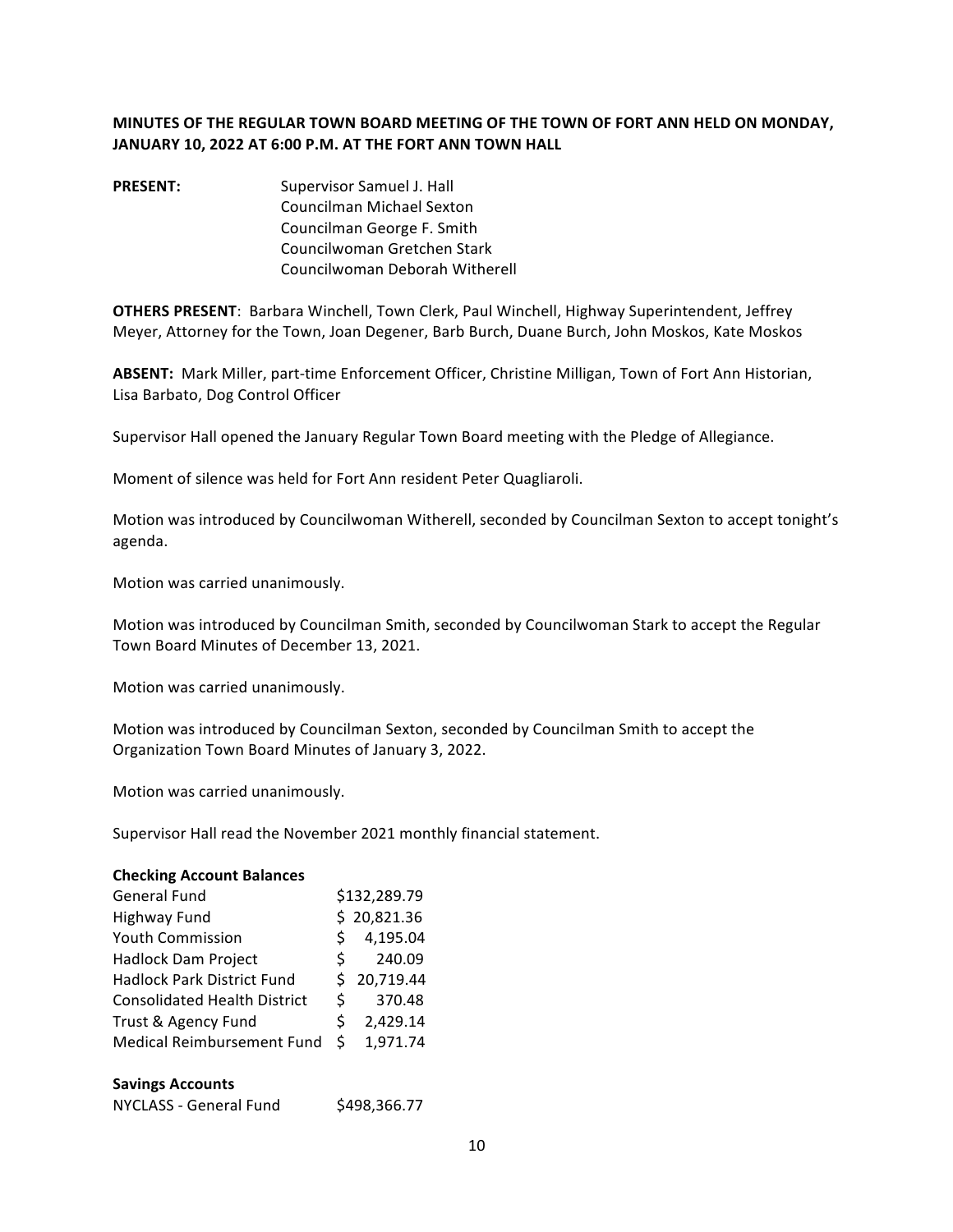| NYCLASS - Highway Fund     | \$102,587.18 |
|----------------------------|--------------|
| NYCLASS-Hadlock Park Dist. | \$95,752.97  |
| LOSAP                      | 5.78         |

Motion was introduced by Councilwoman Witherell, seconded by Councilman Smith to pay the bills as warranted and audited.

Motion was carried unanimously.

### **6:04 p.m. Public Comment opened.**

### **6:05 p.m. Public Comment closed without comment.**

**Supervisor's Report:** Supervisor Hall stated that an RFP will be going out for a CPA and the town is looking at a more modern computerized system than what we have been using. Need to update to the electronic world.

Supervisor Hall received a letter dated December 15, 2021 from New York State Department of Environmental Conservation (NYSDEC) about how important it is for the Town of Fort Ann to complete a Community Assistance Visit in support of the Federal Emergency Management Agency (FEMA) Community Assistance Program – State Support Services Element (CAP-SSSE). The purpose of this process is to provide comprehensive assistance to the community for participation in the National Flood Insurance Program (NFIP). Supervisor Hall will contact Brad Wenskoski, CFM with NYSDEC. There is a list of (17) seventeen properties and asking that any relevant documentation (bldg. permits, floodplain development permits, site plans, etc.) be readily available for the meeting. Supervisor Hall stated people have to know the criteria and could be removed from the FEMA flood insurance programs. Mr. Moskos asked about the addresses. Supervisor Hall said that Mr. Moskos can have a copy of the list of properties because perhaps there's addresses that should be on there and aren't and need to be or want to be evaluated. Supervisor Hall and Councilwoman Stark will probably attend the meeting by zoom and hope to have this accomplished by the end of the month.

Supervisor Hall is going to remain as the Washington County Board of Supervisors Chairman and continues to deal with COVID issues around the Town of Fort Ann and Washington County.

Supervisor Hall is still trying to find a place to board dogs. Supervisor Hall will talk to the Town of Fort Ann Dog Control Officer, Lisa Barbato, about her ability to provide dog shelter services. The Attorney for the Town said that Lisa just has to satisfy the Ag & Markets requirements to board dogs and he will be able to draw up a contract. When Supervisor Hall spoke to Ag & Markets they indicated that Lisa knew what needed to be done to be an appropriate dog shelter facility.

Supervisor Hall is still looking for someone to repair the Town Hall roof up over the court area. Mark Miller, Town of Fort Ann Enforcement Officer, referred Supervisor Hall to someone that looked at the town hall roof a few years ago and gave the previous Town Supervisor an estimate to repair the town hall roof.

Supervisor Hall stated it will be necessary to go into executive session later for a personnel issue.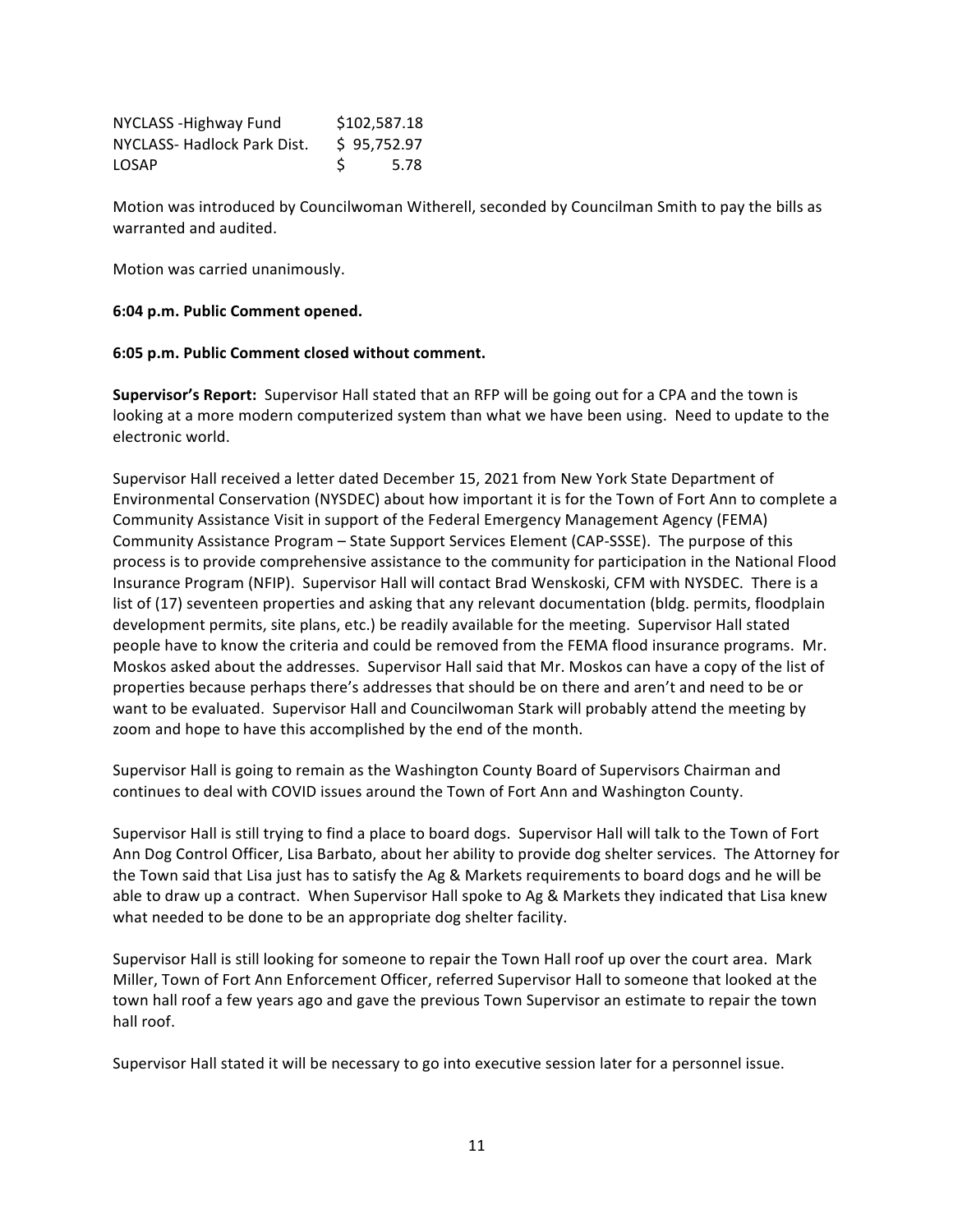Councilwoman Stark stated that the Fire Departments put together a nice Christmas Eve parade every year around Hadlock.

Councilwoman Stark received an email today about an Alzheimerssupport.com link that people can go to for areas around here and get help. The information is free.

Councilwoman Stark stated there should be a guide book with the regards to the bike trail in April/May of 2022 for the Champlain Canalway Trail.

Councilwoman Stark stated that on April 23, 2022 there is a clean sweep day scheduled for clean ups around canals.

Councilwoman Stark has ice safety tip sheets available for people and they will be located on the sign in table.

Councilman Sexton asked if snowmobiles are allowed on the bike trail. He had someone from the public ask him. Councilwoman Stark stated that as far as she knows the bike trail located in the Town of Fort Ann do allow snowmobilers.

Councilman Sexton stated that the Fort Ann Volunteer Fire Company is made up of new members. They will be paying off a fire truck and building a new one. They don't expect to take delivery for at least two (2) years but are wondering about the timeframe for the public hearing. The Attorney for the Town responded that the public hearing isn't necessary until they are ready to commit.

Town Clerk's Report was given for December 2021. The Town Clerk advised that there have been a few people to come in and/or call the Town Hall trying to pay their Town & County taxes. They didn't know that the Tax Collector had retired and didn't see on their bill they had to pay at the Washington County Treasurer's Office, 383 Broadway, Ft. Edward. We have envelopes addressed to the Washington County Treasurer's Office if people need them.

**Highway Superintendent Report:** The Highway Superintendent advised they did stump removal on Goodman Road; brush removed last week on Route 4; had to have the 2008 International towed to Albany there's a knock in the motor so they have borrowed a truck from the Town of Whitehall. Paul stated there is money in the equipment fund if the town would like to purchase this plow truck from the Town of Whitehall for \$30,000.00 that is a year newer and  $\frac{1}{2}$  the miles than the one that's broke down. The Town of Whitehall Highway Superintendent plans on this plow truck being surplus on January 19, 2022. Supervisor Hall asked the Attorney for the Town if an RFP was necessary he replied not through surplus. The Highway Superintendent said there was a problem closing the Hadlock Dam valve this year. The gate kept freezing up but they finally got it closed. There might be a bad seal but you can't see it. It had to be opened back up when the water level went up with all the snow melt and rain in January. There's more water than you can let out. Shutting it back down January 12, 2022.

**Enforcement Officer Report:** Not present. Supervisor Hall read the December 2021 Enforcement Officer Report. Supervisor Hall stated Mark would be working from home for the next 10 days due to a member in his household having tested positive for COVID.

**Historian: Not present**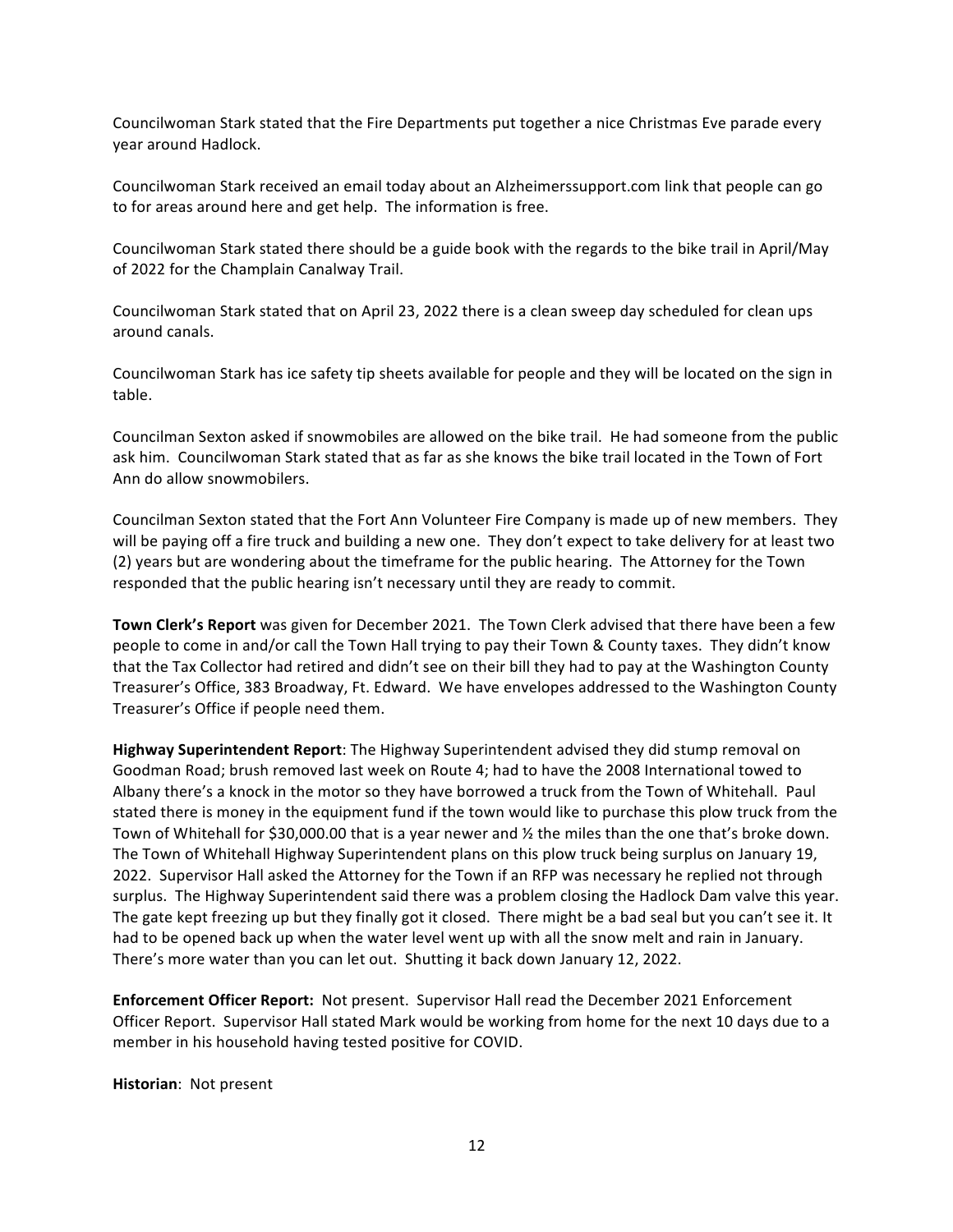**Old Business:** Supervisor Hall asked Kate and John Moskos if there are similar laws in other towns where they have short-term rentals. Kate said the Town of Queensbury and Town of Bolton. Supervisor Hall stated the town board will continue to work on:

"A Local Law Regulating Short-Term Rentals in the Town of Fort Ann."

"A Local Law Amending the Town of Fort Ann Site Plan Review."

**New Business:** Motion was introduced by Councilman Sexton, seconded by Councilman Smith to purchase 2009 International 7600 plow truck with side dump from Town of Whitehall truck that is going to be deemed surplus for \$30,000.00 on January 19, 2021. Will be kept in Highway inventory until next new one comes in.

Motion was carried unanimously.

6:33 p.m. **Public Discussion opened.**

6:34 p.m. **Public Discussion** closed without discussion.

# **RESOLUTION #36-2022**

# **APPOINTING MEMBERS TO THE DISPUTE RESOLUTION COMMITTEE**

On motion of Councilman Sexton, seconded by Councilman Smith to accept resolution entitled "Resolution Appointing Members to the Dispute Resolution Committee."

ADOPTED AYES 5 Sexton, Smith, Stark, Witherell, Hall

**RESOLVED**, that the Fort Ann Town Board hereby appoints Grant Whitmer and Jeff Vrooman to serve as members of the Dispute Resolution Committee through December 31, 2024.

Supervisor Hall stated it was necessary to call an executive session for medical, financial, credit or employment history of a particular person/corp, or matters leading to said dismissal, removal, promotion, appointment, employment, discipline, demotion, or suspension.

6:35 p.m. motion was introduced by Councilman Sexton, seconded by Councilman Smith to enter into executive session.

Motion was carried unanimously.

7:34 p.m. Motion was introduced by Councilman Sexton, seconded by Councilman Smith to go out of executive session.

Motion was carried unanimously.

7:35 p.m. Motion was introduced by Councilwoman Witherell, seconded by Councilman Smith to adjourn.

Motion was carried unanimously.

| <b>Total Abstracts:</b> | General: | \$16,255.47 |
|-------------------------|----------|-------------|
|                         | Highway: | \$21,076.59 |